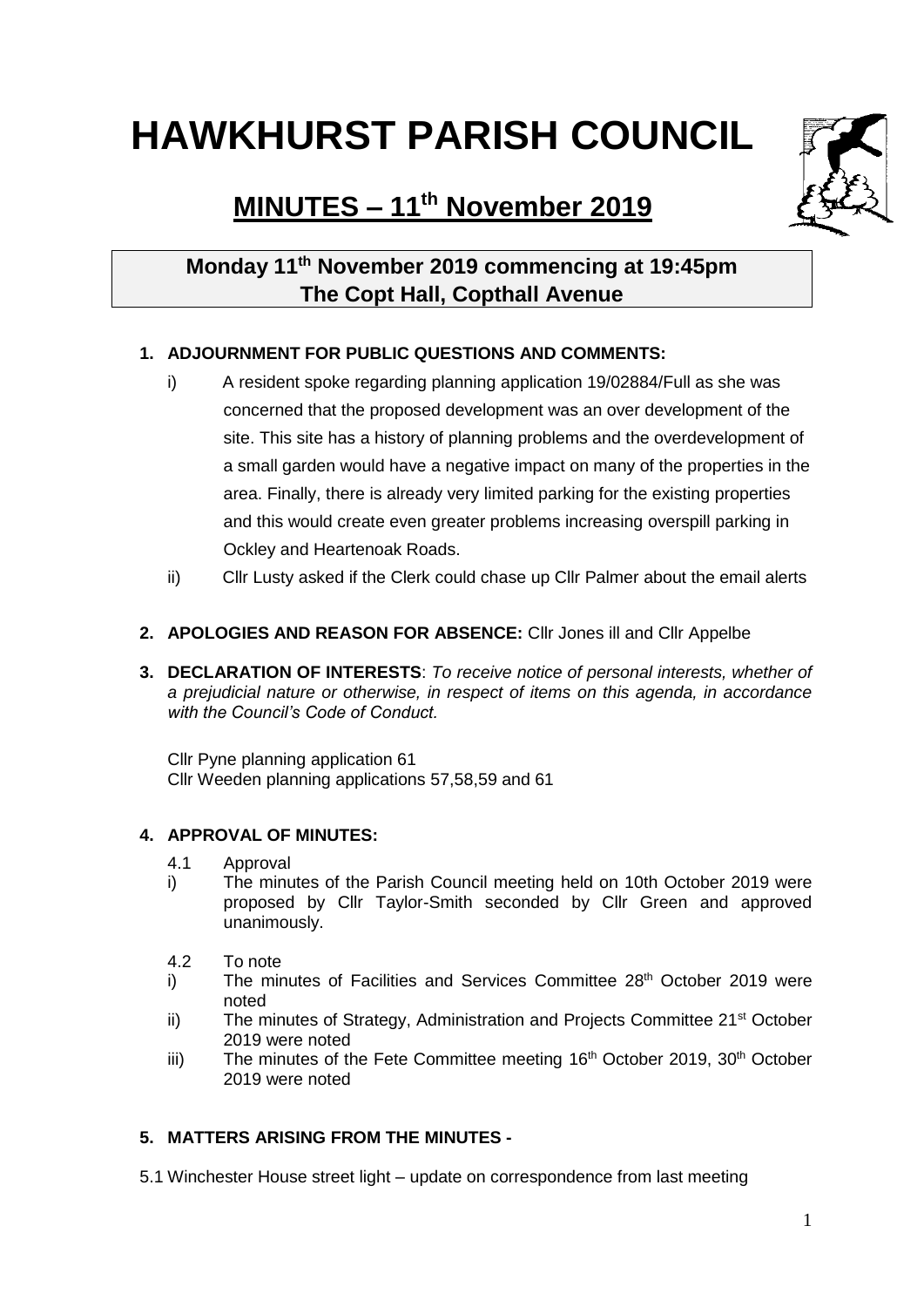Cllr Escombe updated the meeting on the issue;

In the summer we were contacted by the resident of a flat in Winchester House about the street light attached to Winchester House. Following a site visit on 30<sup>th</sup> September 2019, it was clear that the resident just wanted the light removed rather than adjusted.

We liaised with KCC and our street light contractor on the best way forward.

The street light is attached to Winchester House on the junction of Cranbrook Rd and Winchester Street. This is because there is no room in the vicinity for a streetlight column.

KCC confirmed that it was not a highway street light, that it was not part of a lighting system to British Standards, it is 72m and 124m to the next streetlight rather than 30m as per lighting system British Standard.

It is a wall mounted footpath street light which we could take down if required, but there is not enough space in the vicinity for a replacement footpath street light column.

To remove the wall mounted street light would require an order to UK Power Network to disconnect it and make safe and then the street light contractor could remove the street light.

The estimated cost is £1,500

We contacted the resident and requested the freeholder details – these were refused and the resident stated that they are the leaseholder with full maintenance / upkeep responsibility.

We then requested a copy of the leasehold to confirm the situation – so that the Council is not open to a legal challenge from a third party.

To date these requests have been refused, in addition a threat of either legal action against the Council or the resident just taking it down themselves or both has been the response.

Cllr Green felt that if the resident bought the property after the streetlight them maybe they should pay for the removal. After all it is a community asset.

Cllr Weeden supported this view, but whatever is decided we cannot act without a copy of the legal documentation.

It was agreed that the Chairman would write one more time seeking the legal documents so we could proceed the matter.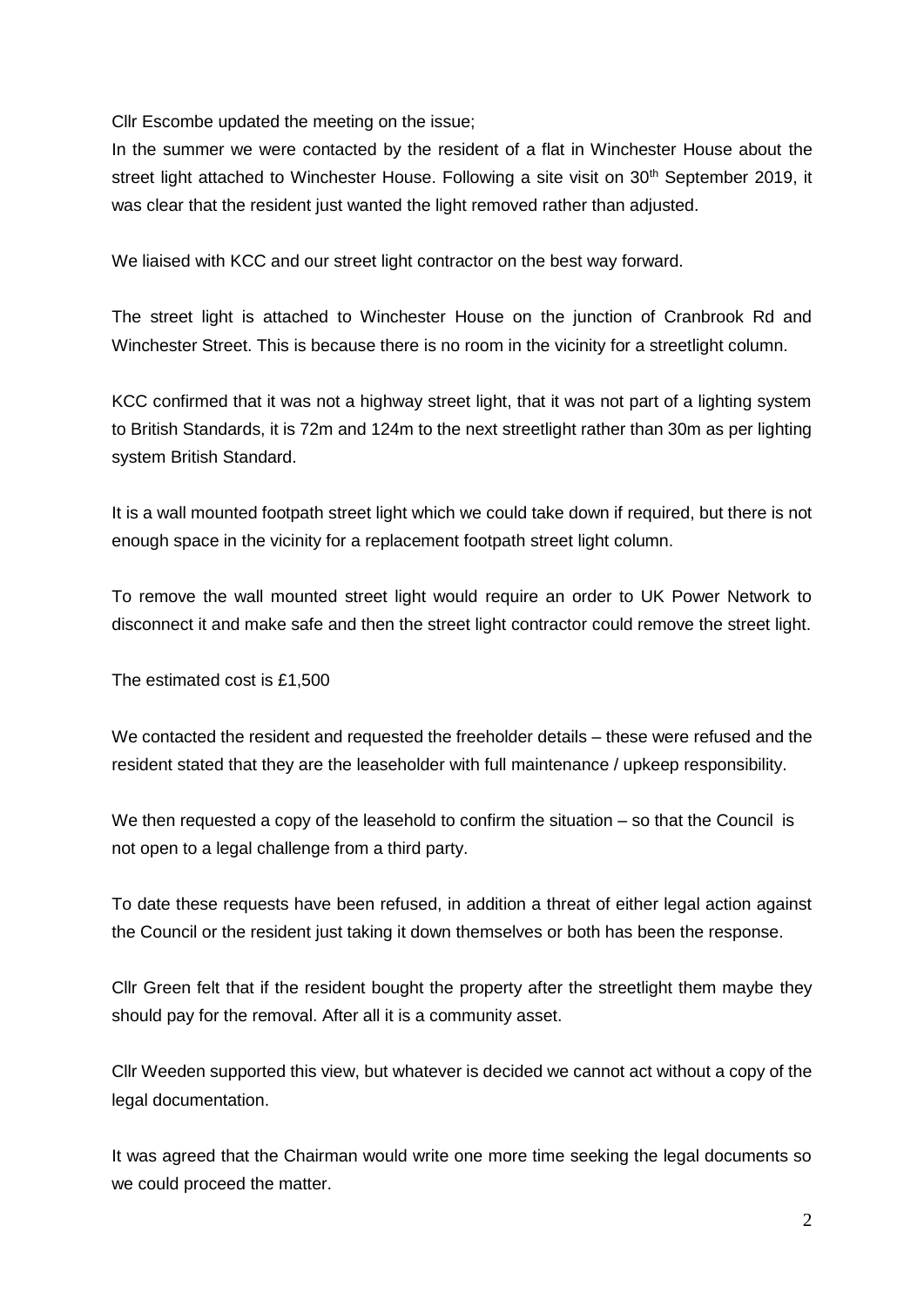#### **6. PLANNING**

6.1 Planning applications to be considered

| <b>No</b> | <b>Application</b> | <b>Proposal</b>                               | Location                          |
|-----------|--------------------|-----------------------------------------------|-----------------------------------|
|           | <b>No</b>          |                                               |                                   |
|           |                    | 57 19/02772/Full Proposed dwelling and garage | <b>St</b><br>Cuthbert's<br>Lodge, |
|           |                    |                                               | Hawkhurst<br>Stream<br>lane,      |
|           |                    |                                               | <b>TN184RB</b>                    |

#### **Background:**

*Application for a 4-bed house in the garden of St Cuthbert's Lodge. There are two objections on the portal and another member of the public has been into the parish office with concerns. According to the application form, the pre-app advice was that the land is PDL and the principle of a dwelling and garage could be supported in this location. As a group, we had differing views on this one. One view was that it was one house and was a similar size to others in Stream Lane. The opposing view was that it is outside of the LBD in the AONB and is next to the nature reserve. The majority view was that we should object. Being consistent - we objected to the Sherard House application in Horns Road on similar grounds. It was refused by TWBC. This was appealed and the inspector dismissed the appeal. We could not see why this application should be considered differently to Sherard House.*

#### **Comments:**

We recognise that this land can be considered PDL even though it is a garden in the AONB. Therefore, this application complies with HD1(a)1 of the NDP. However, it does not meet HD1 (a)2 - it is outside of the LBD and is not within walking distance of shops and services. There is no pavement along Stream Lane to walk into the village. Any future residents of this property would be reliant on cars to access facilities and services both within Hawkhurst and further afield. In the appeal decision for planning application 18/00057/FULL, the inspector stated:

*Given the proposal would create a large family home I consider it likely that it would result in a regular need to access shops and services in Hawkhurst and elsewhere in the area, and that a large majority of these trips would be made by car. For these reasons I conclude that the appeal site is not a suitable location for a dwelling and the proposal is contrary to the aims of the Framework and the policies cited above.* 

Our view is that this applies equally to this site.

It also does not comply with HD2 - there is no need for 4-bed market housing in Hawkhurst.

The proposal is for a substantial detached house with a large garage, both of which will be positioned very close to the adjoining nature reserve - something that concerns councillors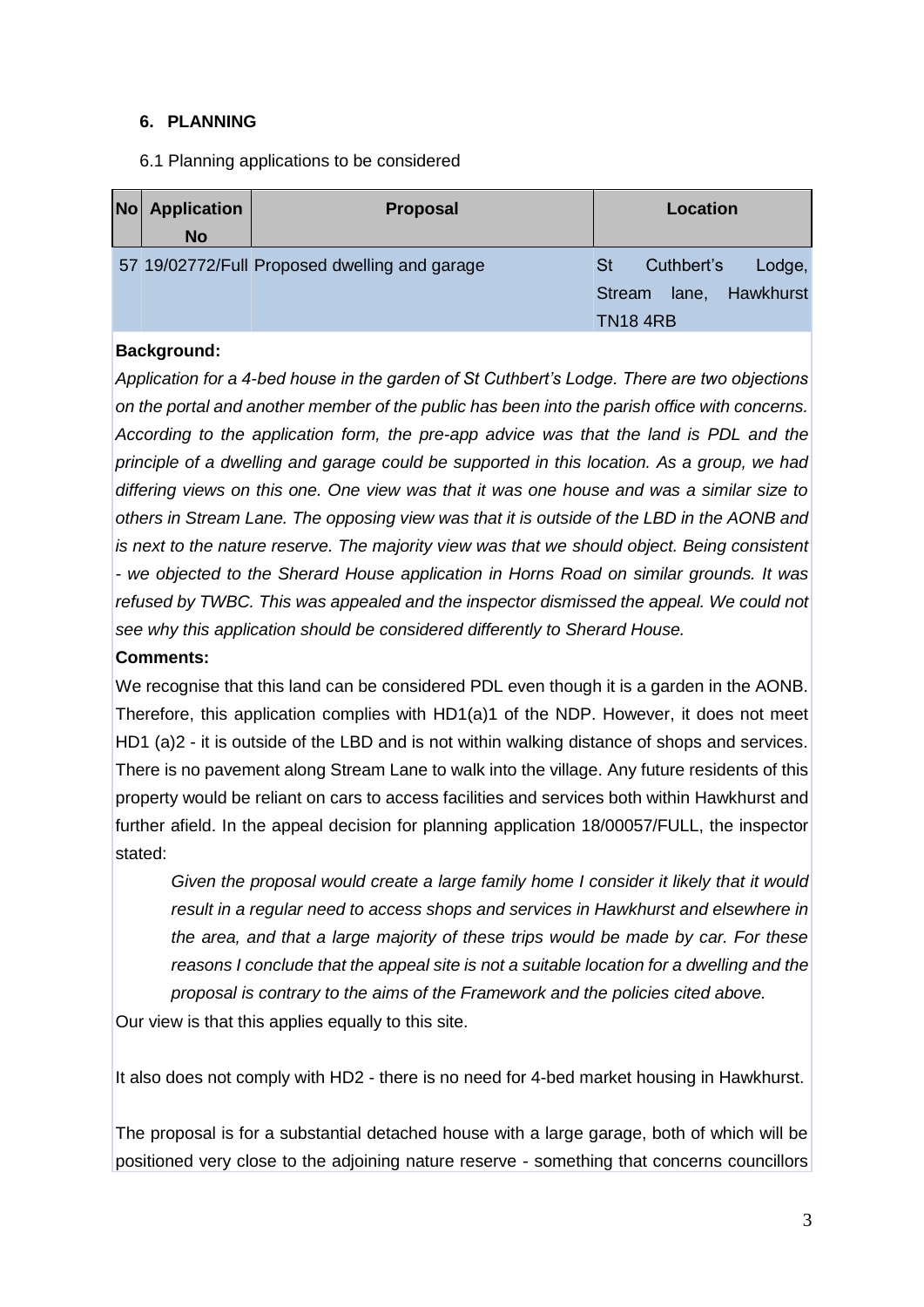and residents. The Stream Lane nature reserve and pond is run by Kent Wildlife Trust and is identified as a space that contributes to local landscape character for recreation, tranquility and wildlife in the NDP (3.22). It is also proposed to be designated as Local Green Space in the new Local Plan. Paragraph 3.23 of the NDP requires that development proposals should recognise the role of these important spaces and respect their context and setting. This does not appear to be the case in this application, where the proposed house and garage are sited well over towards the boundary with the nature reserve.

Concerns have also been expressed over the proximity of the proposed garage being to the neighbouring barn (believed to be Victorian) which forms part of Cranford Farm. There is some uncertainty as to whether the barn is listed along with the farmhouse. Therefore, we request that this is explored by the planning officer.

The applicant has provided limited information on the planning portal. For instance, there is no evidence that the proposal will comply with HD3 or HD4 of the NDP. The proximity of this site to the nature reserve does not align with NDP policies LP1, LP2 or AM3.

We are particularly concerned by the 'No' responses to the biodiversity questions on the application form. This site adjoins a nature reserve. Amongst the constraints listed on the planning portal is Collingwood Local Wildlife Site. Neighbouring properties have protected and priority species on their land. At the very least a full ecological survey should be required as part of this application. Again, the appeal decision for 18/00057/FULL makes it clear that

*it is essential that the presence or otherwise of protected species, and the extent that they may be affected by the proposed development, is established before the planning permission is granted.* 

#### **Recommendation:**

We **object** to this application for the reasons outlined above.

However, if TWBC were minded to approve a new home on this site, it should subject to the condition that both the house and garage are positioned as far as possible towards the current house and away from the nature reserve. Consideration should be given to a smaller property that would be less intrusive in the AONB and which would better meet the housing needs in Hawkhurst. Any trees removed should be replaced in line with Hawkhurst's Tree and Hedgerow Policy. Comprehensive ecological surveys must be undertaken - this needs to be in advance of the decision to give planning permission and not as a condition.

**Vote: In favour 0 Against 10 Abstain Cllr Weeden Decision Object**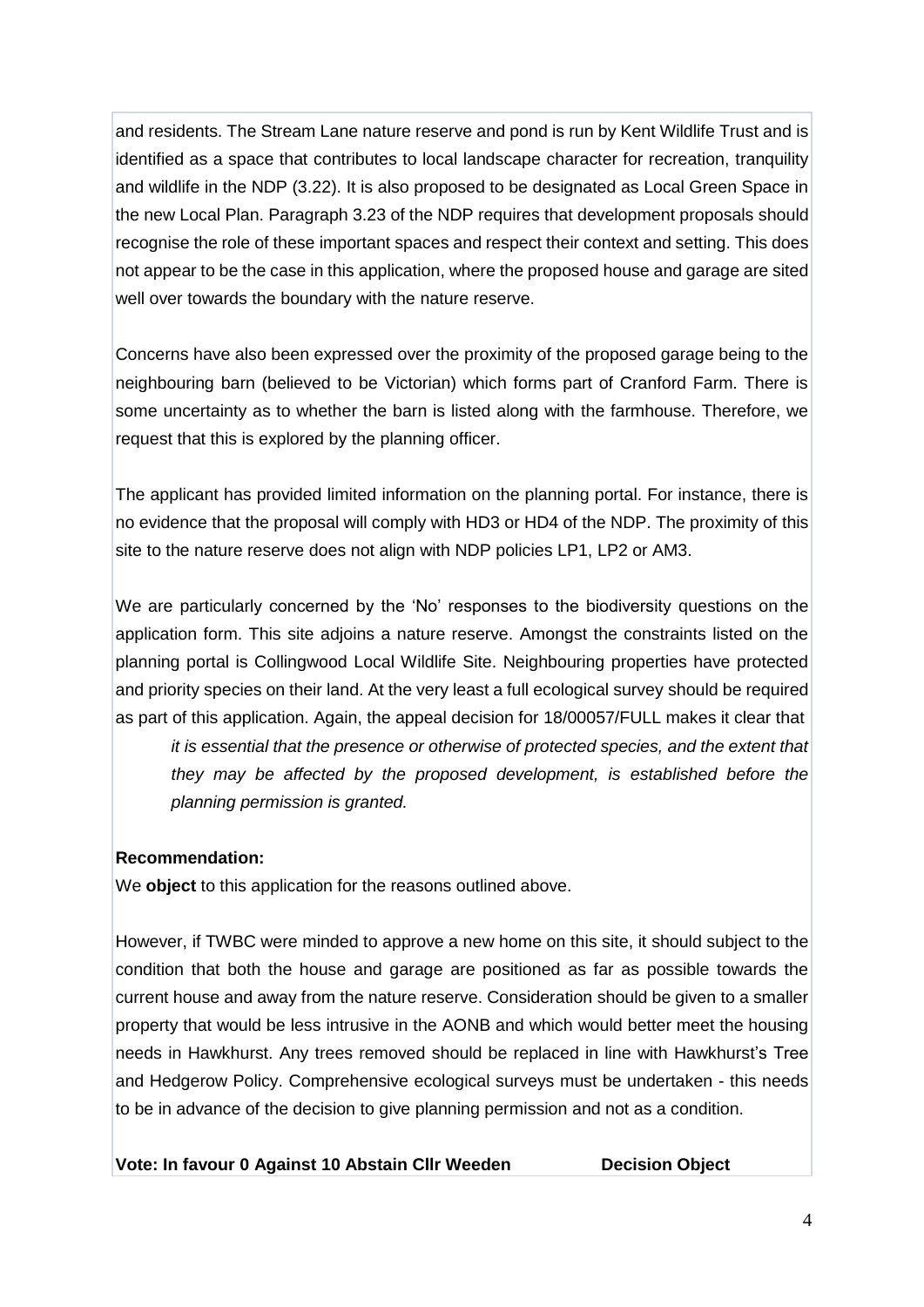|  |  | 58 19/02884/Full Proposed construction of 1 no. studio unit |
|--|--|-------------------------------------------------------------|
|--|--|-------------------------------------------------------------|

#### **Background:**

*We supported the previous application for a studio in this location. No residents had objected when we supported it, but did subsequently. It was refused by TWBC on the grounds that it would have a harmful impact on the living conditions of occupiers and represented overdevelopment of site, due its cramped design etc. There are four objections on the planning portal.*

#### **Comments and Recommendation:**

This proposal complies with the NDP HD1 in that it is for one property within the LBD and within walking distance of shops and facilities. It also meets HD2, providing much needed entry-level housing.

However, this is not an improvement on the previously approved application: the mass of the building is now bigger making it appear more cramped; a balcony has been introduced to the rear of the property, which will directly overlook Little Mercers; there is now only one parking space, which is insufficient given the pressure on parking in the area. It would appear to block access to the neighbouring properties and appears to "overlap" the front of a neighbouring property.

We **object** to this application on the grounds it represents overdevelopment of the site and will impact negatively on neighbouring properties.

#### **Vote: In favour 0 Against 10 Abstain Cllr Weeden Decision Object**

59 19/02654/Full Stationing of land for temporary agricultural Park Farm, Water Lane, workers dwelling, re- use of existing Hawkhurst TN18 5AY agricultural building as farm office and welfare station, minor works for the formation of access to waste tank (part retrospective)

#### **Background:**

*There are three parts to this application - temporary permission (3 years) for a wooden cabin to provide accommodation for an agricultural worker; re-using an existing fam building to convert it to provide a farm office and welfare facilities; construction of access to empty the waste tank for the farmhouse that will no longer be associated with the farm. No objections on the portal. This is a working farm associated with the butchers on the Colonnade.*

**Comments and Recommendation:**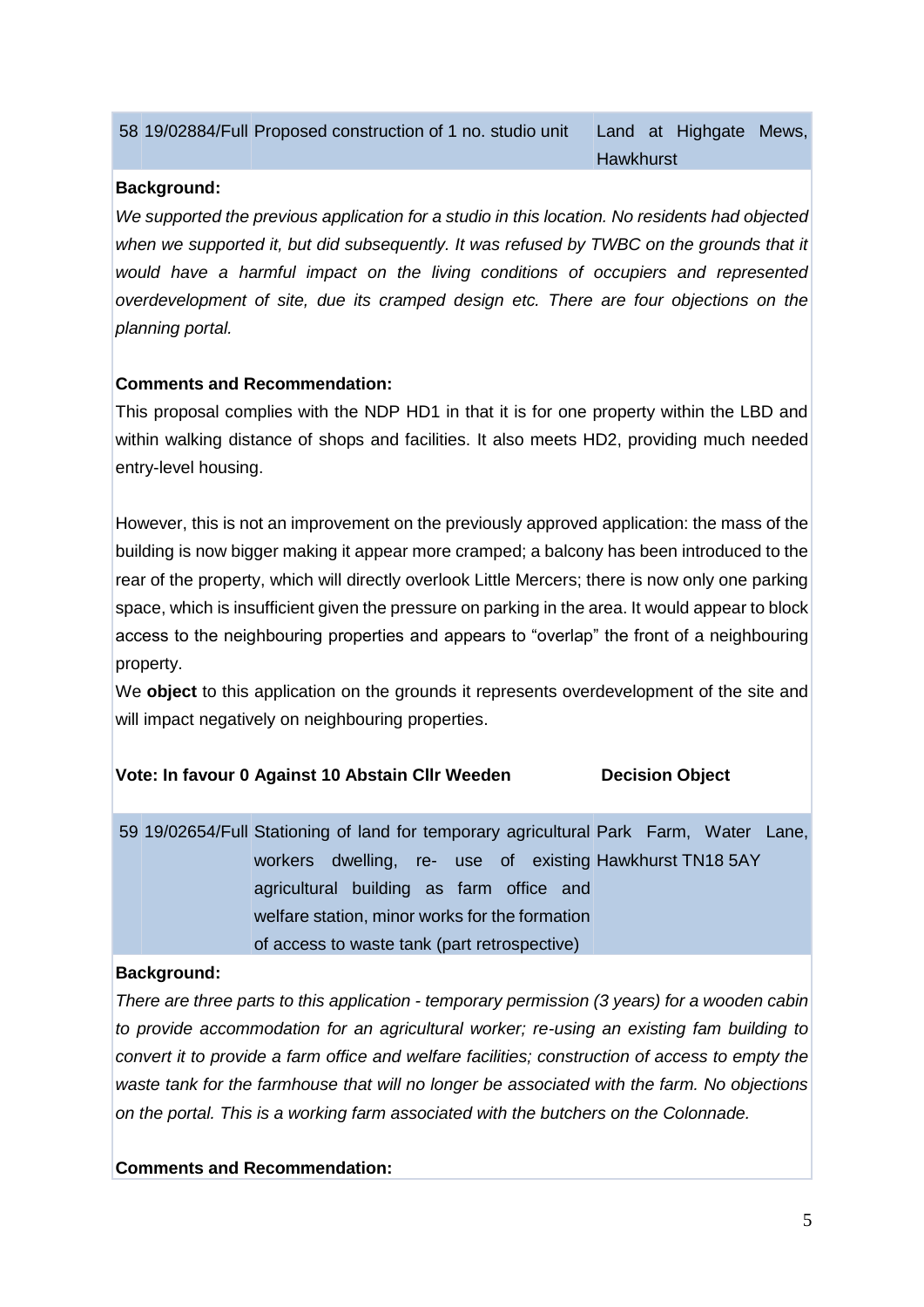We **support** this application, which is essential for a key local business. We note that the advice received from the rural planning consultant is that there is a functional need for this accommodation. We appreciate that efforts have been made to minimise the impact on the AONB by re-using an existing farm building for the farm office and welfare facilities, siting the cabin close to the farm buildings and opting for materials (dark stained timber) that will match with the existing farm buildings. The proposed dwelling will be modest in size. The proposal to use crushed stone for the access track which will grass over again appears to have been designed to have the minimum impact on the AONB.

|  | Vote: In favour 10 Against 0 Abstain CIIr Weeden | <b>Decision support</b>                                                 |
|--|--------------------------------------------------|-------------------------------------------------------------------------|
|  | 60 19/02994/Full New orangery to side elevation  | 2, Cranford Farm Cottages,<br>Stream Lane, Hawkhurst<br><b>TN18 4RB</b> |
|  |                                                  |                                                                         |

#### **Background:**

*The proposal is for an orangery, which would be positioned off the kitchen and serving as a dining/breakfast room. No comments from residents.*

#### **Comments and Recommendation:**

The choice of materials and design complies with the requirement in HD4 that extensions should be sympathetic with the host house. However, the cottage has already been extended twice before, and is now significantly bigger than the other attached cottage.

Given that it is an extension outside of the LBD, policy H11 applies. Our view is that this is not a modest extension to the original dwelling. In the absence of volume figures, we **object** to this application.

#### **Vote: In favour 0 Against 11 Abstain 0 Decision Object**

61 19/02244/Full Erection of a single-story one-bedroom 2 Belgrave, Woodbury Road dwelling

#### **Background:**

*This site has a complex planning history. 2 Belgrave is currently a semi-detached cottage. In 2016, permission was granted for a one-bed bungalow in the rear garden. The parish council objected to this application. Since then planning permission has been granted for two additional properties attached to 2 Belgrave. Currently, there is one cottage with access and parking in its garden. If this gets approved there will be three new dwellings, each with one parking space and no parking for the existing cottage. There are many objections from 9*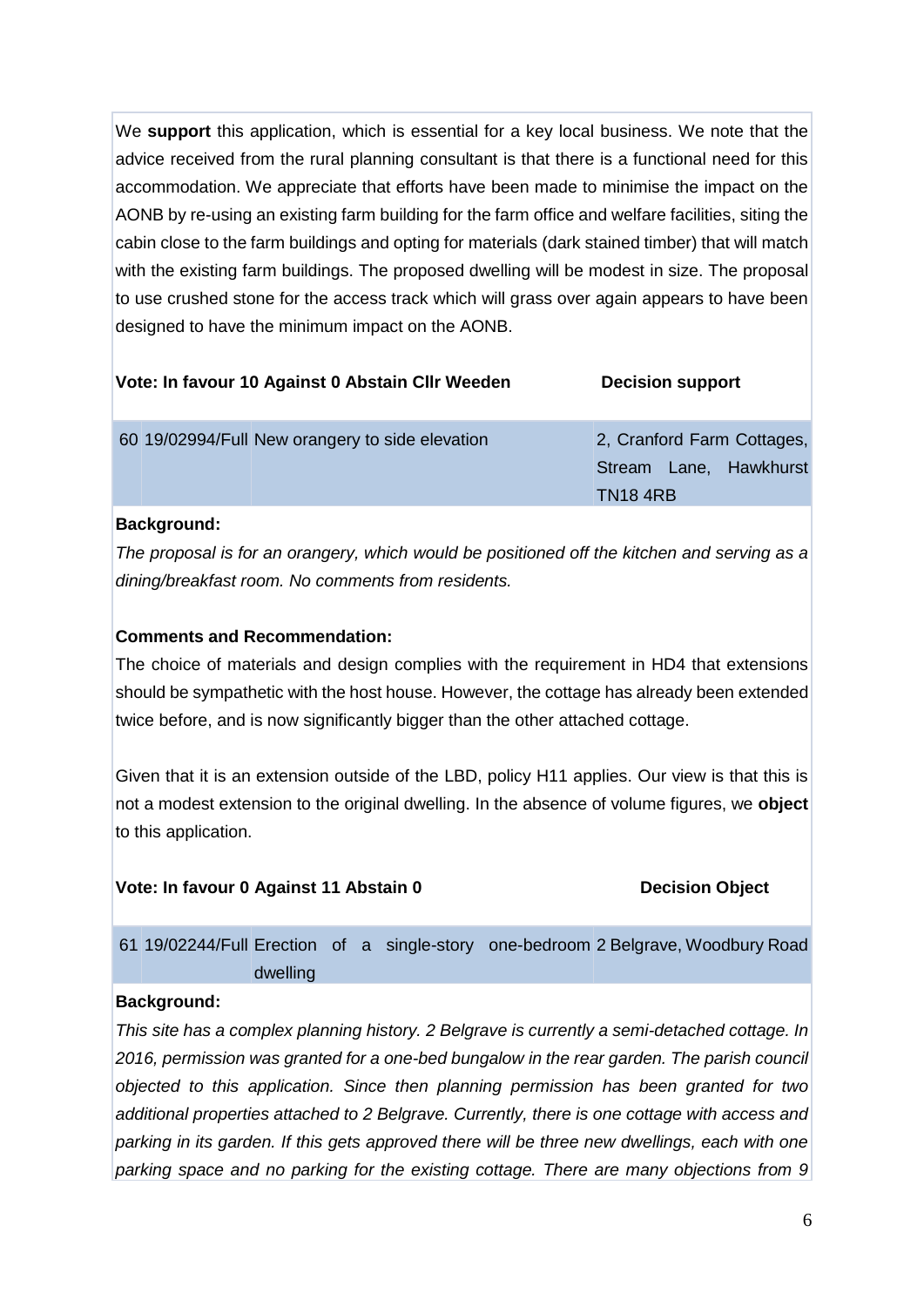*different residents. The conditions on the most recent planning application for the 2 x 2-bed terrace houses conflict with the conditions on the extant permission for the bungalow. The applicant is trying to treat this as a change of condition but it is a new application.* 

#### **Comments and Recommendation:**

Despite the applicant's suggestion that this only needs to be considered in terms of variations of conditions to the previous planning application, this is a new application and needs to be considered in light of current policy. Hawkhurst's NDP has been made since planning permission was granted for the previous application. This application needs to be judged against the NDP.

This proposal complies with the NDP HD1 in as far as it is for one property within the LBD and within walking distance of shops and facilities. It also meets HD2, providing much needed entry-level housing. However, it does not comply with HD4 which requires that new development should be informed by the traditional form, layout and character of the parish's vernacular architecture. New development should reference the local context and demonstrate the use of high-quality materials (7.31). There is an expectation that buildings should use local construction materials and reflect local building materials. This proposal is insensitive to the local context.

The allocation of one parking space for this dwelling is insufficient given the extreme pressure on parking in Woodbury Road. Given the fact that there will be three properties sharing one access and three parking spaces, we are concerned that it will prove impractical for future occupants and their visitors to turn on the site, which will result in safety issues as cars reverse out into Woodbury Road, which is not only congested but also used as a rat run to avoid the traffic queues up to the traffic lights.

Residents have raised serious concerns about the impact on their properties. We are particularly concerned about the impact on Dainton Cottages, which will be overlooked by this proposed dwelling. We also share residents' concerns over the practicality of building so close to a steep change in levels and the potential impact of this.

This proposal represents overdevelopment of the site.

We **object** to this application.

**Vote: In favour 0 Against 9 Abstain Cllrs Weeden and Pyne Decision Object**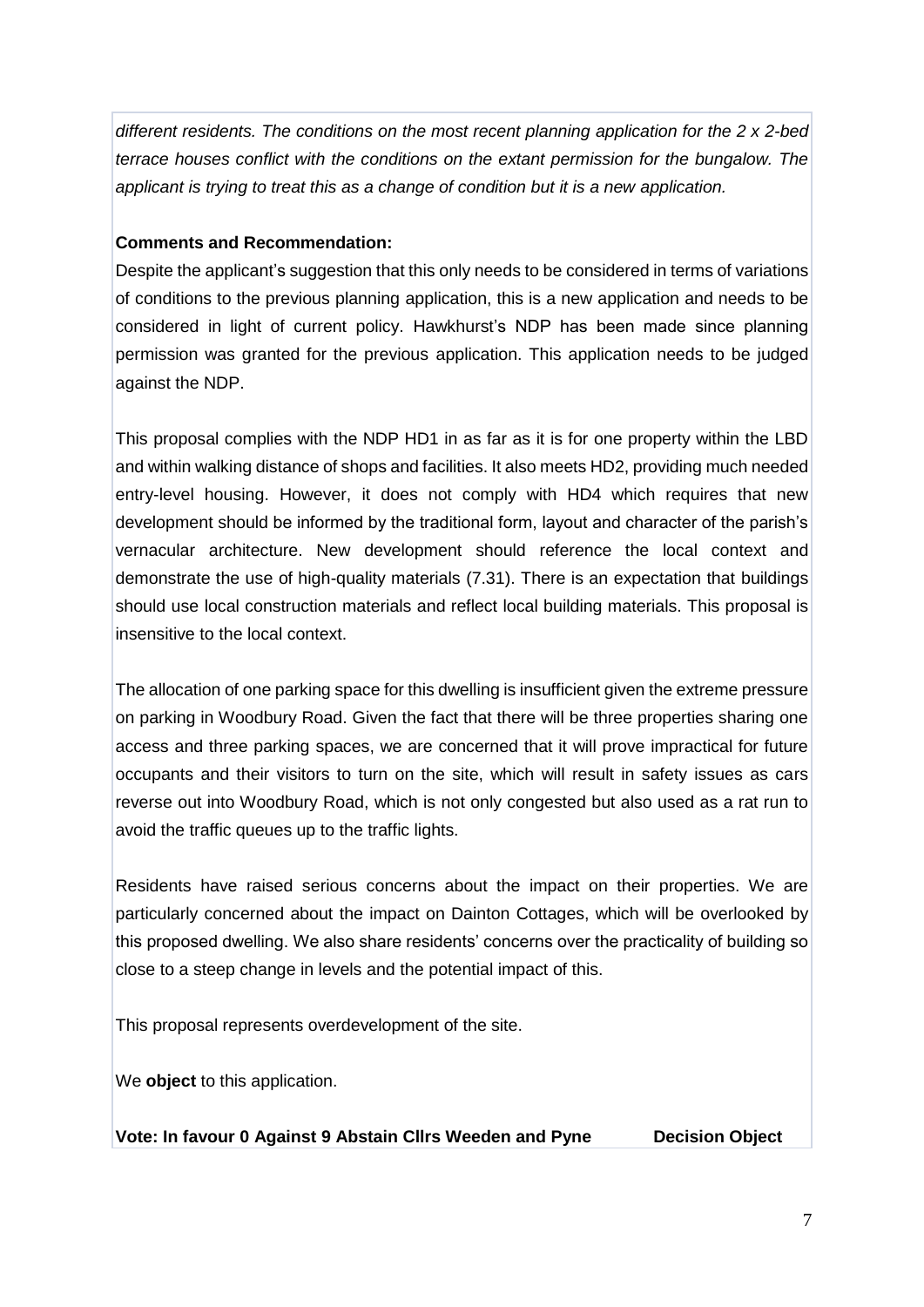#### 6.2 Planning information on file

Cllr Escombe noted that following our last meeting the advice from KALC was that we could comment on specific site allocations as long as we did not refer back to our comments on the draft Local Plan if a planning application came forward for one of those sites.

Cllr Escombe had circulated a note with comments on specific site allocations, Cllr Whittle proposed and Cllr Green seconded and it was approved unanimously.

#### **7 MATTERS FOR FURTHER DISCUSSION:**

#### **7.1 Proposed Multi Use Games Area report.**

Cllr Escombe confirmed that this had been considered and supported in principle by FAS and SAP Committees, that the contractor was prepared to hold the price but only to the end of November 2019 and thanked Cllr Holden for £5,000 grant to support the project.

The Clerk was still chasing the FA regarding the application to them for funding.

The funding package is set out below

| <b>No</b>      | <b>Funding source</b>               | <b>Amount</b> |
|----------------|-------------------------------------|---------------|
| 1              | Allocated reserves                  | £20,000       |
| 2              | 2019/20 budget                      | £5,000        |
| 3              | <b>KPFA Grant</b>                   | £1,000        |
| 4              | <b>Kent Sports</b>                  | £10,000       |
| 5              | <b>KCC area Members Fund</b>        | £5,000        |
| 6              | <b>FA Foundation*</b>               | £5,000        |
| $\overline{7}$ | HPC savings from 2019/20 or General | £6,150        |
|                | <b>Reserves</b>                     |               |
|                | <b>Total</b>                        | £52,150       |
|                |                                     |               |
|                | <b>Project cost</b>                 |               |
|                | <b>Street Scape costs</b>           | £52,150       |

If the FA Foundation application is unsuccessful, we will need to use a further £5,000 from saving or reserves.

The aim is to do the work so it can be open for spring 2020.

Cllr Whittle proposed and Cllr Taylor-Smith seconded the following:

- Use the agreed allocated reserves, the sum allocated in the 2019/20 budget, the successful grants plus savings from 2019/20 or general reserves to deliver the MUGA project.
- Appoint Streetscape to construct the MUGA project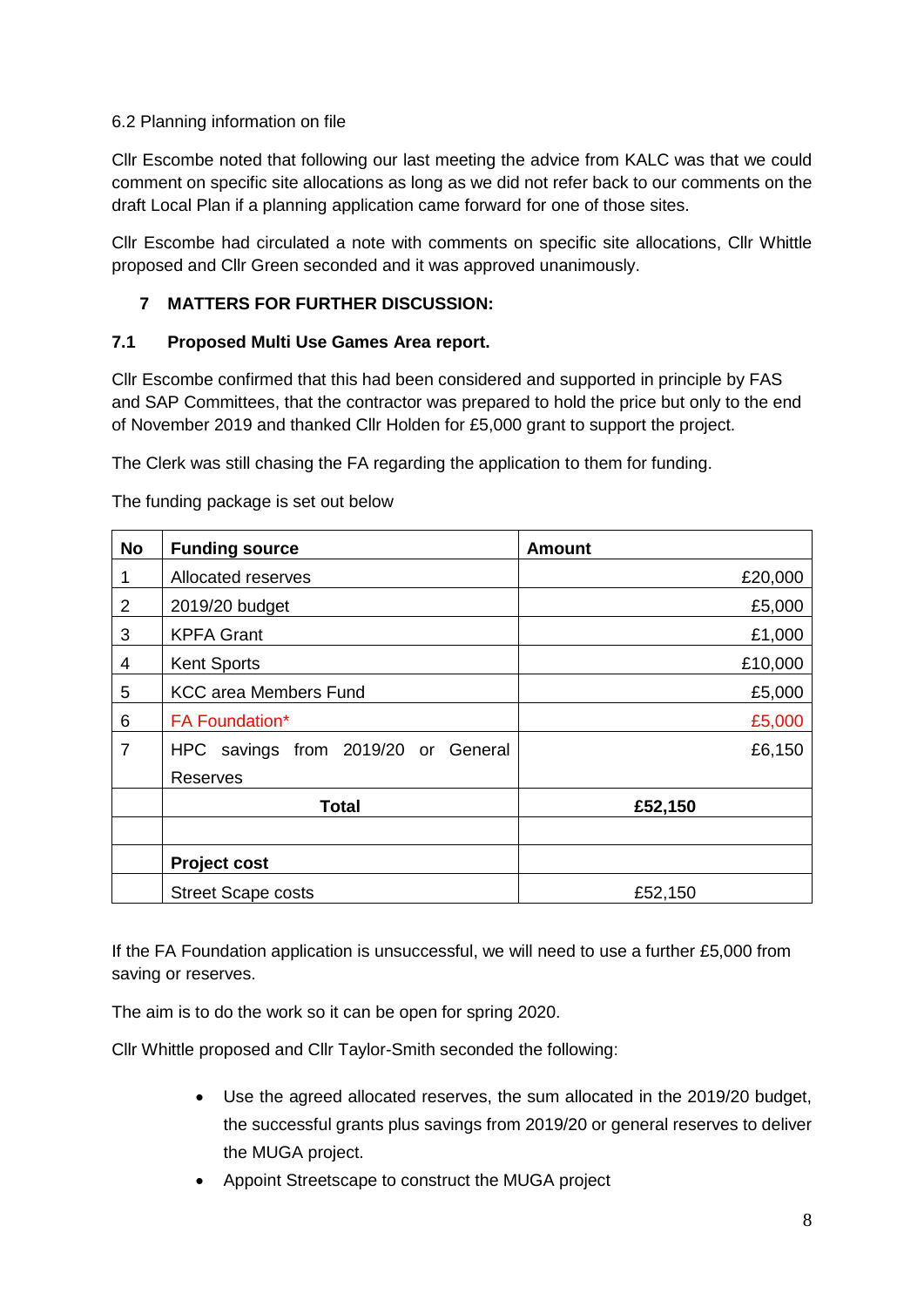- Appoint the lowest quote to do the tree work
- Investigate the feasibility of a skate park project at Heartenoak Playing Field

Council approved this unanimously

#### **7.2 Hawkhurst Cemetery Report**

Cllr Escombe introduced the report that had been considered and agreed in principle by both FAS and SAP Committees.

Noted the re-alignment of fees for Exclusive Rights of Burial and interment fees.

Cllr Green proposed and Cllr Cory seconded the following:

- To approve the cemetery regulations, action plan, application form and memorial request form attached in **appendix A, B, C and D** of this report
- Exclusive Rights of Burial fees are set at £300 and £330 for a woodland burial
- $\bullet$  Interment fees are set at £55

Council approved this unanimously.

#### **7.3 S106 Report, S106 request list and KCC Highway Improvement Plan for Hawkhurst**

Cllr Escombe introduced the report which was an update from last year. Cllr Taylor-Smith welcomed the report and the need to maximise the benefit to Hawkhurst if Hawkhurst has to take development.

Cllr Lusty, felt that the meeting with KCC regarding the Highways Improvement Plan for Hawkhurst was frustrating as everything was a "no from KCC". The only positive was it may help us lever in developer contributions to Hawkhurst.

Cllr Hunt emphasises his disappointment with KCC for reneging on the crossing of the Rye Road near Bowles Lodge / Tesco's and the decision not to replace the speed indicator devices on the Flimwell Road which were knocked down by speeding vehicles (echoed by all).

Cllr Lusty proposed and Cllr Green seconded the following

- 1. That Hawkhurst Parish Council works with and supports stakeholders to maximise the community benefits of section 106 agreements in Hawkhurst
- 2. That the S106 agreement list attached in **Appendix A** of this report is approved
- 3. We continue to seek S106 agreements for developments in Hawkhurst
- 4. We approve the Kent County Council Highway Improvement Plan for Hawkhurst attached in **Appendix B** of this report

#### **8 REPORTS OF COMMITTEE CHAIRMEN AND UPDATES**

i) **Facilities and Services Committee** – Cllr Fitzpatrick directed people to the action plan on file and mentioned that the allotment reminder letters are going out. As we have a waiting list, anyone not wishing to carry on with their allotment can give up their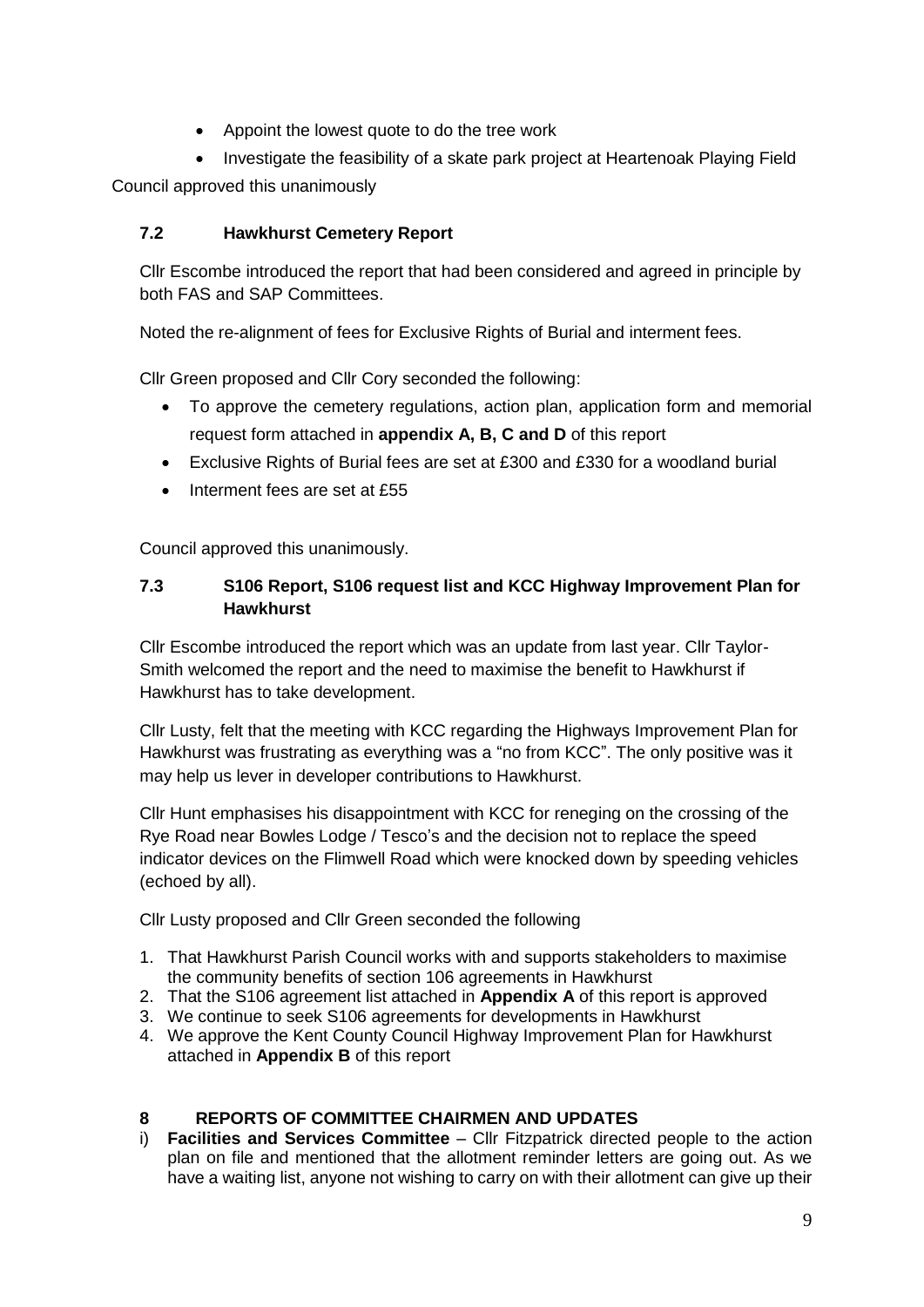allotment in the knowledge that a local resident is eager to take it on.

- ii) **Strategy, Administration and Projects Committee**  see action plan on file progressing well
- iii) **Personnel** Cllr Green Noted that a second error by our payroll service has led to further under payments to staff. It is proposed to use the refund from the payroll service provider to compensate the employees with £10 extra in the December payroll. Cllr Green proposed and Cllr Escombe seconded the above and it was approved unanimously.
- iv) **Community Centre Working Group** Next meeting 2nd December 2019 but further meeting on design with architect on 21st November 2019.
- v) **Fete Committee** Cllr Hunt stated the winter festival is progressing well and weekly meetings taking place at the moment

#### **9. FINANCE:**

#### 9.1 INCOME AND EXPENDITURE OCT 2019 for FCM 14.11.19

| Accounts for payment              | £  | 15,202.66    | to 31.10.19 |
|-----------------------------------|----|--------------|-------------|
| Payment received                  | £  | 6,808.37     | to 31.10.19 |
| <b>Net Expenditure</b>            | -£ | 8,394.29     |             |
| Cambridge & Counties              | £. | 86,786.66    | to 30.04.19 |
| <b>Cambridge Building Society</b> | £. | 75,339.40    | to 31.12.18 |
| <b>Lloyds Current</b>             | £  | 10,001.00    | to 31.10.19 |
| <b>Lloyds Access Reserve</b>      |    | £ 171,557.54 | to 01.10.19 |

9.2 Agreement to pay payments schedule – Cllr Escombe proposed and Cllr

Green seconded – approved unanimously.

#### **10. CORRESPONDENCE – see file**

| <b>No</b> | <b>Date</b> | <b>From</b> | <b>Issue</b>                                                         |
|-----------|-------------|-------------|----------------------------------------------------------------------|
|           | 17.10.19    | <b>KALC</b> | Invite to AGM                                                        |
|           | 17.10.19    | I TWBC      | Extension of TWBC draft Local Plan<br>consultation period            |
|           | 5.11.19     | Mr. Brown   | Support for comments on TWBC draft Local<br>$plan - one of a number$ |

#### **11. NOTES & INFORMATION – see file**

Cllr Escombe updated the meeting on an apology by TWBC regarding the waste contract and improvements agreed with the contractor; such as extra staff, vehicles etc.

The Cllrs acknowledge the apology but requested that;

- A) The bins are collected on time
- B) TWBC answer the phone rather than let it be on hold for 10 minutes and then cut off.

#### **12. BURIALS AND MEMORIALS. - None**

#### **13. CONFIDENTIAL:** *NA*